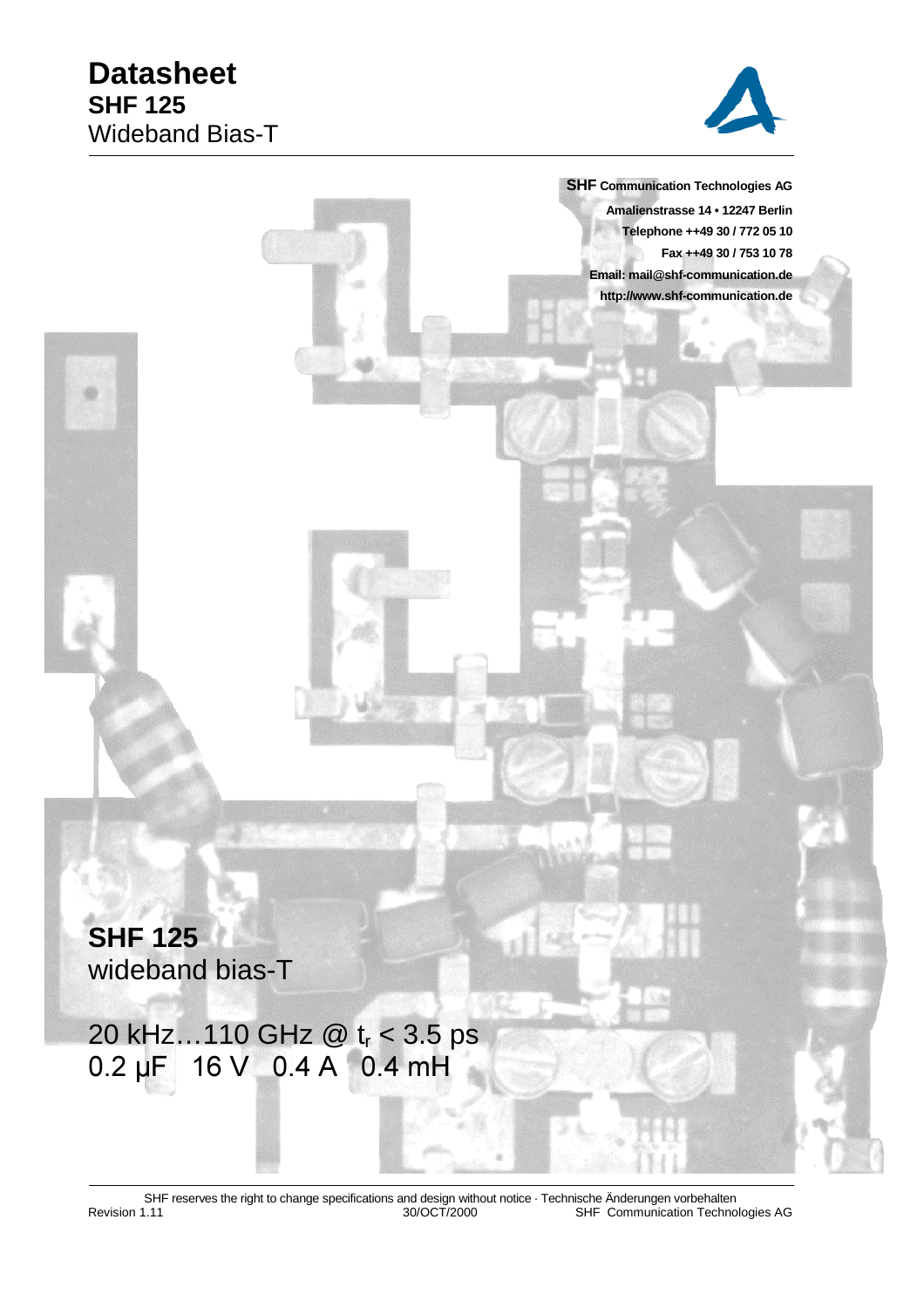

| <b>Bandwidth</b>                     | 20 kHz> 110 GHz                                           |
|--------------------------------------|-----------------------------------------------------------|
| Insertion loss $(S_{21}, S_{12})$    | <-1.9 dB <40 GHz, <-2.5 dB <65 GHz, <-2.9 dB <110 GHz     |
| Input return loss $(S_{11}, S_{22})$ | <-18 dB <12 GHz, <-10 dB <40 GHz, <-8 dB, <110 GHz        |
| Maximum input power                  | 30 dBm 1 W                                                |
| Rise time / Fall time                | $<$ 3.5 ps                                                |
| Supply inductance                    | $0.4$ mH, $0.4$ A                                         |
| Series capacitor                     | $0.2 \mu F$ , 16 V                                        |
| Bias voltage                         | 16 V, 0.4 A                                               |
| Input and output connectors          | $1.0 \text{ mm}$                                          |
|                                      | Please observe the "Operating and Service Manual Rev 1.0" |
| Bias input connector                 | $2.9$ mm                                                  |
| Dimensions $(L \times W \times H)$   | $70 \times 15 \times 20 + 1.0$ mm connectors              |

## **Pulse optimized applications** Low overshoot

for data transmission High bandwidth



SHF reserves the right to change specifications and design without notice · Technische Änderungen vorbehalten Revision 1.11 30/OCT/2000 SHF Communication Technologies AG